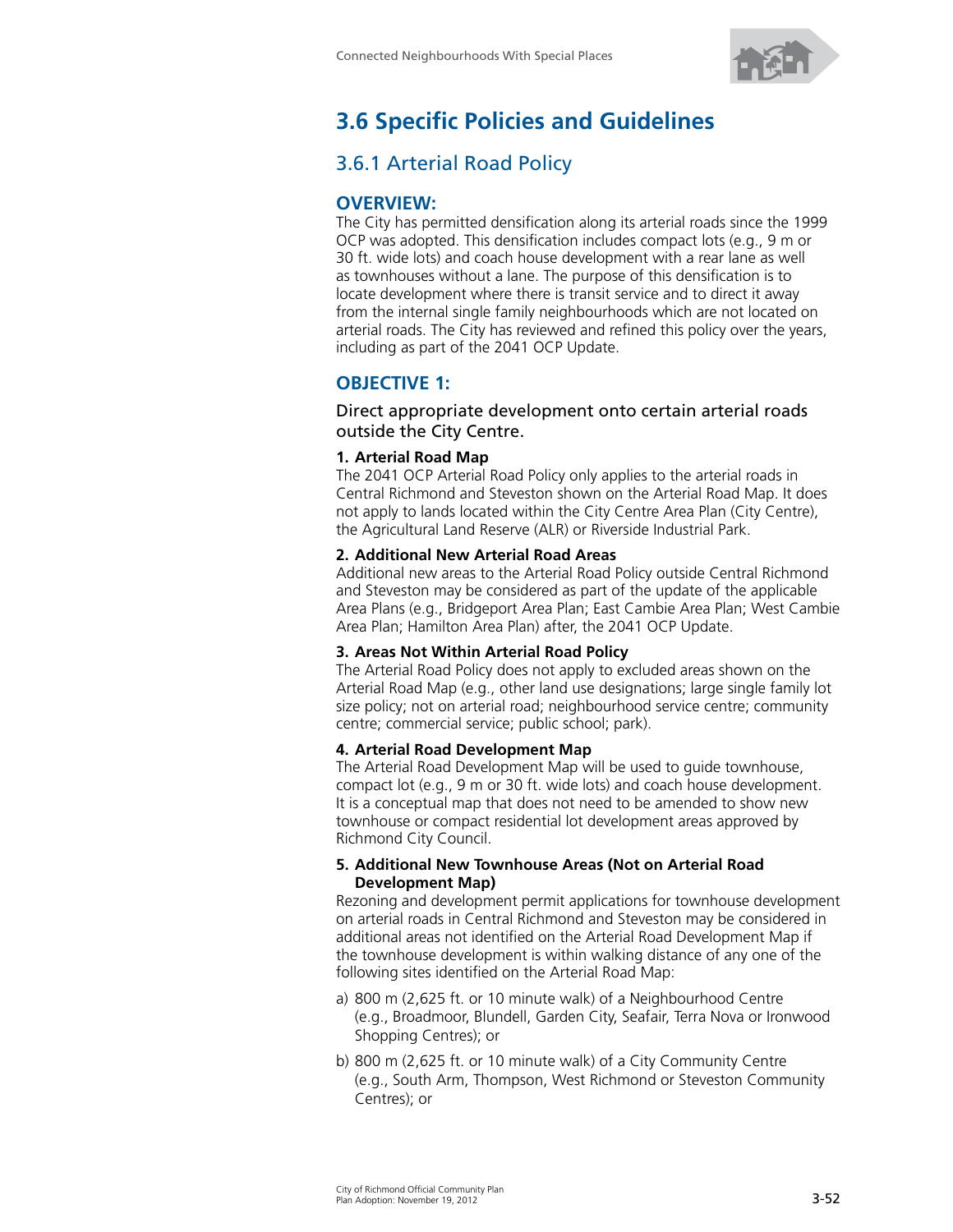

- c) 400 m (1,312 ft. or 5 minute walk) of a Commercial Service use (e.g., store, shopping plaza or gas/service station with a retail sales area); or
- d) 400 m (1,312 ft. or 5 minute walk) of a Public School (e.g., elementary or secondary school); or
- e) 400 m (1,312 ft. or 5 minute walk) of a Park on City or School Board lands (e.g., playing field or open space).

#### **6. No Townhouse Development**

Townhouse development will not be considered in Central Richmond and Steveston on sites identified for Arterial Road Compact Lot Coach House on the Arterial Road Development Map, except if the proposed townhouse development is within 800 m (2,625 ft. or 10 minute walk) of a Neighbourhood Centre (e.g., shopping centre) where there is an existing fully operational municipal lane.

#### **7. Additional New Compact Lot and Coach House Areas (Not on Arterial Road Development Map)**

Rezoning and subdivision applications for compact lot (e.g., 9 m or 30 ft. wide lots) and coach house development on arterial roads in Central Richmond and Steveston may be considered in additional areas not identified on the Arterial Road Development Map if the compact lot and coach house development:

a) is located outside a Single Family Lot Size Policy;

b) dedicates and constructs a fully operational municipal lane.

#### **8. No Compact Lot and Coach House Development**

Compact lot and coach house development will not be considered in Central Richmond and Steveston on sites identified for Arterial Road Townhouse Development on the Arterial Road Development Map.

#### **9. Granny Flat Locations**

Rezoning applications for the construction of a granny flat on arterial roads in Central Richmond and Steveston may be considered on isolated sites that do not have potential for a townhouse, compact lot or coach house development (e.g., single lot without a lane).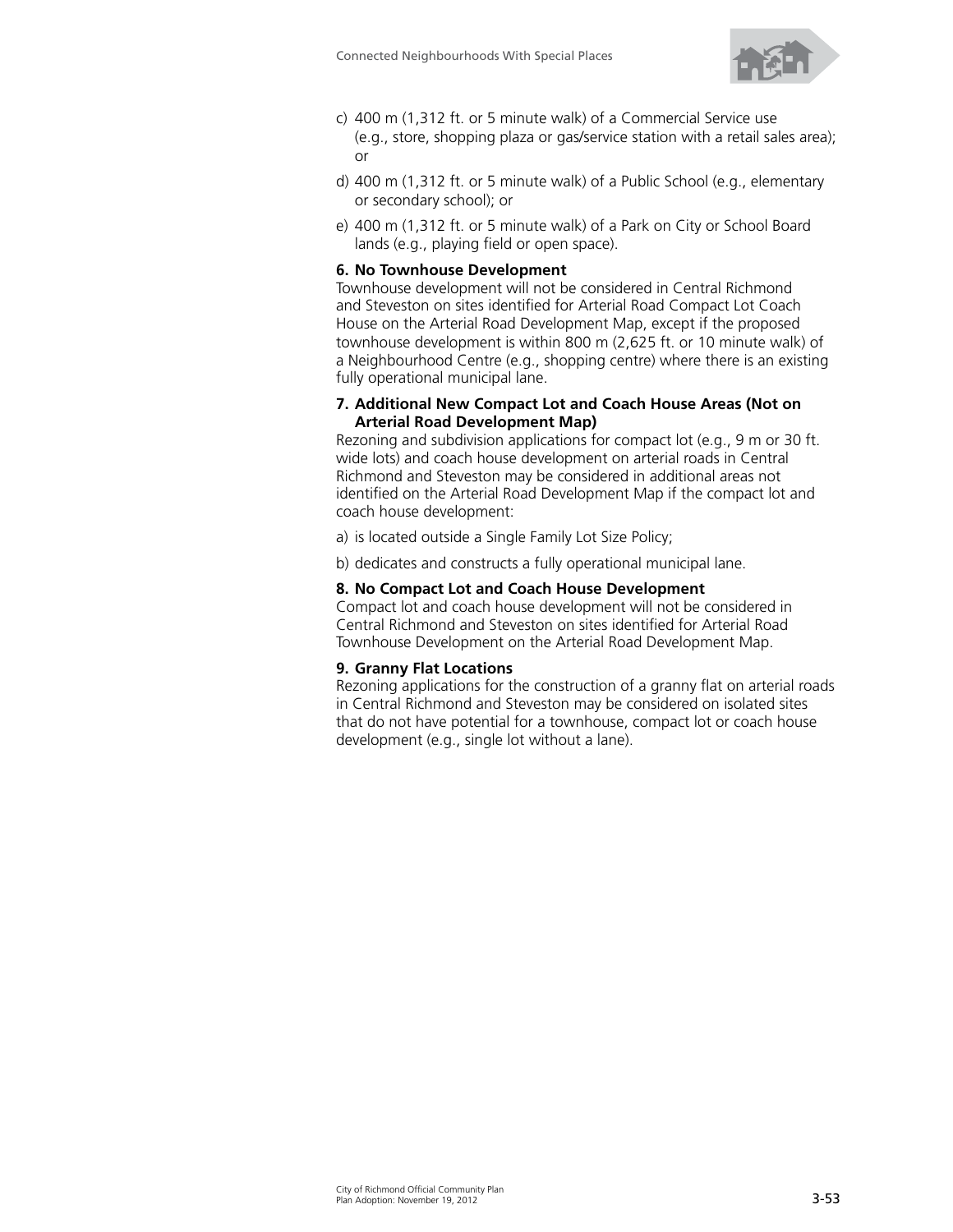

## **Townhouse Development Requirements**

All townhouse developments in Central Richmond and Steveston on the arterial roads shown on the Arterial Road Map, whether or not they are on the Arterial Road Development Map, should meet the following development requirements.

#### **Land Assembly**

1. Involve a land assembly with at least 50 m (165 ft.) frontage on a major arterial road and 40 m (130 ft.) frontage on a minor arterial road.

#### **Residual Sites**

2. Leave a residual site for future townhouse development with at least 50 m (165 ft.) frontage on a major arterial road and 40 m (130 ft.) frontage on a minor arterial road.

#### **Public Consultation**

3. Include public consultation prior to Public Hearing where determined by Richmond City Council or City staff (e.g., if the site is the first townhouse development on that block of the arterial road; if it is expected that the surrounding property owners will want input into the development; etc.).

#### **Newer Homes or Narrower Lots**

4. Recognize that developing townhouses on lots with new houses (e.g., less than 10–20 years old) and with narrow frontages (e.g., less than 18 m or 60 ft.), will be more difficult, especially for land assembly purposes.

## **Internal Lot**

5. An internal lot facing and addressed off a local road may be included in a townhouse development if the lots facing and abutting the arterial road are less than 35 m (115 ft.) deep.

## **Access—Local Road or Lane**

6. Access should not be from a local road or lane, unless acceptable to the City.

## **Shared Access**

7. Access may be required to be provided through or shared with another townhouse development by means of a statutory right-of-way or other suitable arrangement to the City.

## **Access Locations**

8. Driveway accesses should be located across from a local road or commercial access, where possible.

#### **Access Setbacks**

- 9. Townhouse access points should generally be setback:
	- a) 35 m (115 ft.) to 50 m (164 ft.) from a local road;
	- b) 50 m (164 ft.) to 75 m (246 ft.) from a minor arterial road intersection;
	- c) 75 m (246 ft.) to 100 m (328 ft.) from a major arterial road intersection;
	- d) 80 m (262 ft.) to 100 m (328 ft.) from another townhouse access point.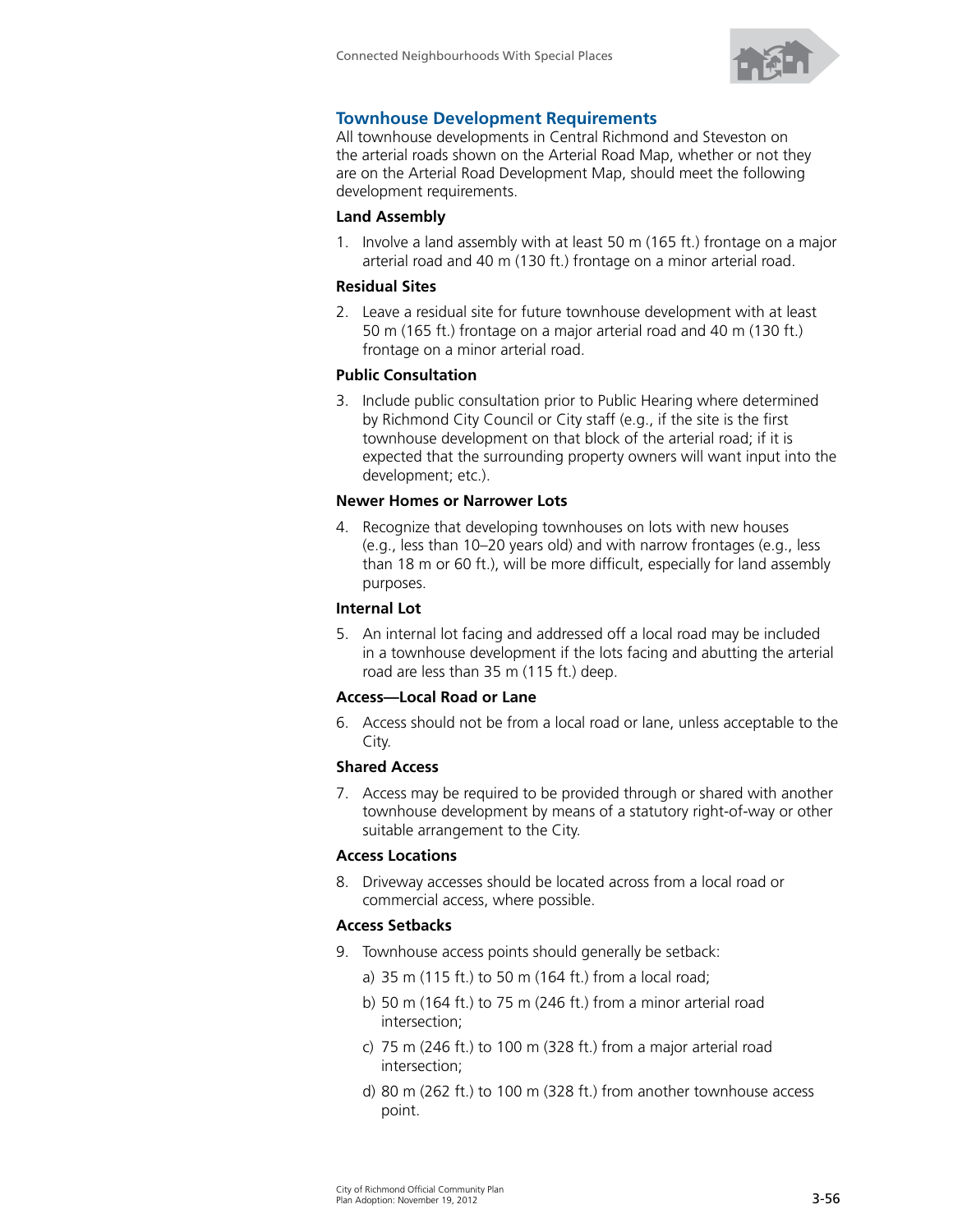

## **Additional Density**

- 10. Additional density along arterial roads (e.g., increase from the normal density range of 0.60–0.65 FAR outside the City Centre to an additional density of 0.65–0.70 FAR) may be considered:
	- a) on corner lots with required frontage improvements on two or more streets; or
	- b) where significant road dedication is required; or
	- c) on a land assembly with more than 100 m (328 ft.) frontage on a major arterial road and 80 m (262 ft.) on a minor arterial road; or
	- d) on a site abutting a park or other non-residential land use; or
	- e) where additional community benefits are provided (not including affordable housing contributions).

#### **Compact Lot and Coach House Development Requirements**

All compact lot (e.g., 9 m or 30 ft. wide lots) and coach house developments in Central Richmond and Steveston on the arterial roads shown on the Arterial Road Map, whether or not they are on the Arterial Road Development Map, should meet the following development requirements.

#### **Landscape Plan**

1. A landscape plan, prepared by a registered landscape architect must be submitted as a condition of rezoning adoption.

#### **Landscape Cost**

2. The landscape architect must submit a cost estimate of the proposed landscaping (including fencing, paving and installation costs) as a condition of rezoning adoption.

#### **Landscape Security**

3. Security in the amount of the cost estimate submitted by the landscape architect for landscaping must be received by the City as a condition of rezoning adoption.

#### **Grade—Front Yard**

4. The grade between the City's sidewalk and the landscaping along the front property line should be the same.

#### **Grass Strip—Front Yard**

5. Wherever possible, a grassed strip with at least one deciduous tree (minimum 6 cm or 2.5 in. calliper) per lot should be installed along the front property line (see New Trees—Front Yard).

#### **Existing Tree and Hedge Retention**

6. Wherever possible, existing trees and hedges should be retained, particularly if the trees are in the front yard and the hedges are in the side yard.